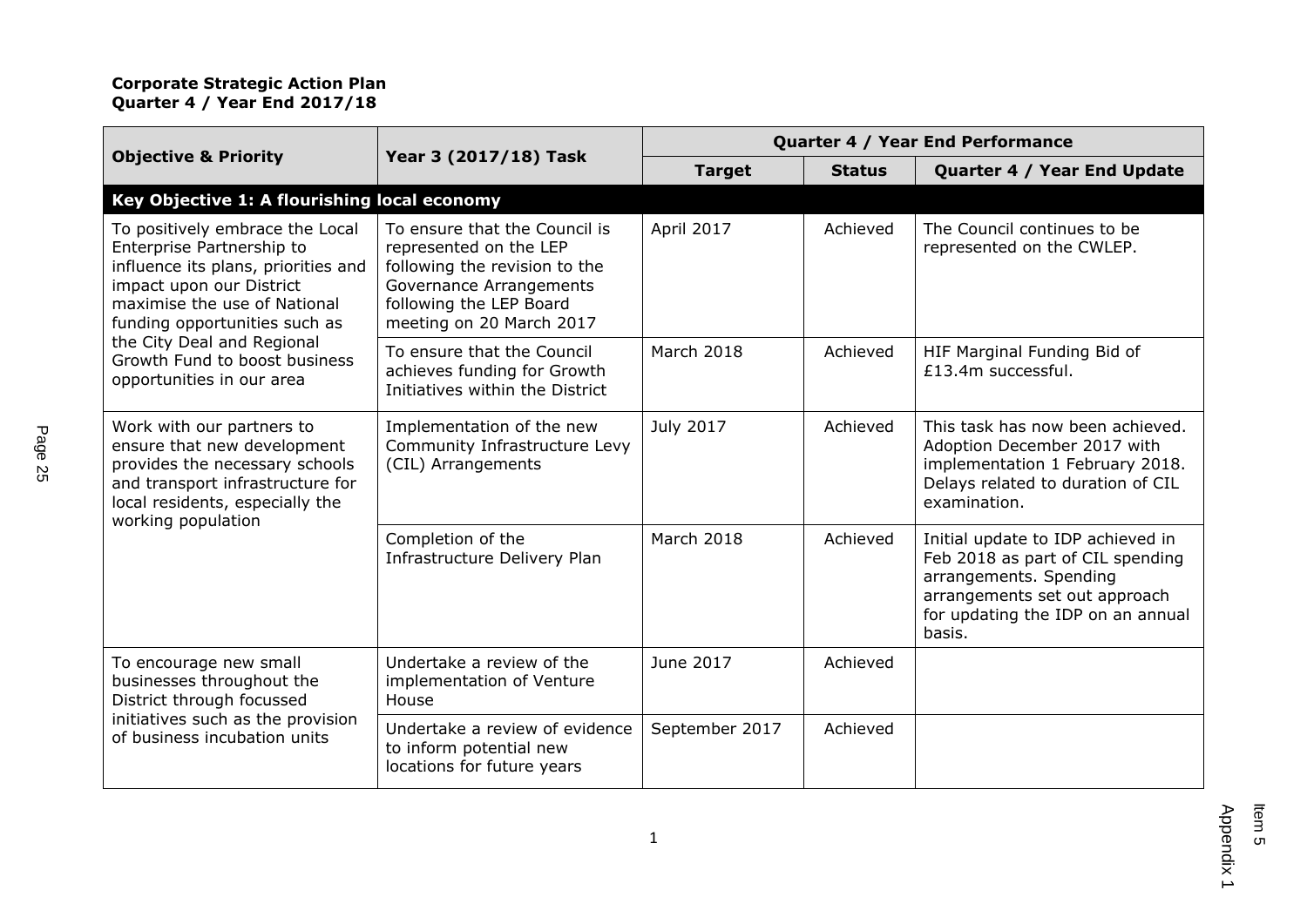|                                                                                                                                                                                                       | Year 3 (2017/18) Task                                                                                                                                          | Quarter 4 / Year End Performance                 |                        |                                                                                                                                                                                                                                 |
|-------------------------------------------------------------------------------------------------------------------------------------------------------------------------------------------------------|----------------------------------------------------------------------------------------------------------------------------------------------------------------|--------------------------------------------------|------------------------|---------------------------------------------------------------------------------------------------------------------------------------------------------------------------------------------------------------------------------|
| <b>Objective &amp; Priority</b>                                                                                                                                                                       |                                                                                                                                                                | <b>Target</b>                                    | <b>Status</b>          | Quarter 4 / Year End Update                                                                                                                                                                                                     |
| Maximise the benefit of the local<br>tourist industry including<br>support for the local Destination<br>Management Organisation,<br>Shakespeare's England                                             | Commission the Tourism<br>Economic Impact Assessment<br>for SDC area                                                                                           | September 2017                                   | Achieved               |                                                                                                                                                                                                                                 |
| To support further development<br>of the Broadband Infrastructure<br>across our District which will<br>assist businesses with the<br>connections they require                                         | To support the BDUK Phase II<br>within Stratford-on-Avon<br>District to achieve 98%<br>coverage, compared to the<br>National target of 95% by 31<br>March 2018 | February 2018                                    | <b>Not</b><br>Achieved | The BDUK project is continuing<br>but the Council has identified a<br>sum of money to consider options<br>for those areas where BDUK will<br>not be able to reach. Discussions<br>with alternate providers are taking<br>place. |
| Key Objective 2: People and their environment                                                                                                                                                         |                                                                                                                                                                |                                                  |                        |                                                                                                                                                                                                                                 |
| Facilitate the delivery of housing<br>targets including working with<br>developers to identify suitable<br>land and locations for<br>developments and ensuring<br>35% affordable housing<br>provision | <b>Site Allocation Plan</b><br>consultation                                                                                                                    | May/June 2017                                    | Achieved               | 6 weeks public consultation on<br>Revised Scoping and Initial<br>Options January to March 2018.                                                                                                                                 |
|                                                                                                                                                                                                       | Canal Quarter SPD consultation                                                                                                                                 | May/June 2017                                    | Achieved               | 6 weeks public consultation<br>January to March 2018. Adoption<br>expected July 2018 in accordance<br>with published Local Development<br>Scheme (LDS).                                                                         |
|                                                                                                                                                                                                       | CIL adoption                                                                                                                                                   | July 2017                                        | Achieved               |                                                                                                                                                                                                                                 |
|                                                                                                                                                                                                       | Adopt Development<br><b>Requirements SPD</b>                                                                                                                   | December 2017                                    | <b>Not</b><br>Achieved | 6 weeks public consultation March<br>to April 2018. Adoption expected<br>October 2018 at earliest.                                                                                                                              |
|                                                                                                                                                                                                       | LMA SPD public consultation<br>and adoption                                                                                                                    | November/<br>December 2017 &<br>March/April 2018 | Achieved               | Adoption of SPD February 2018.                                                                                                                                                                                                  |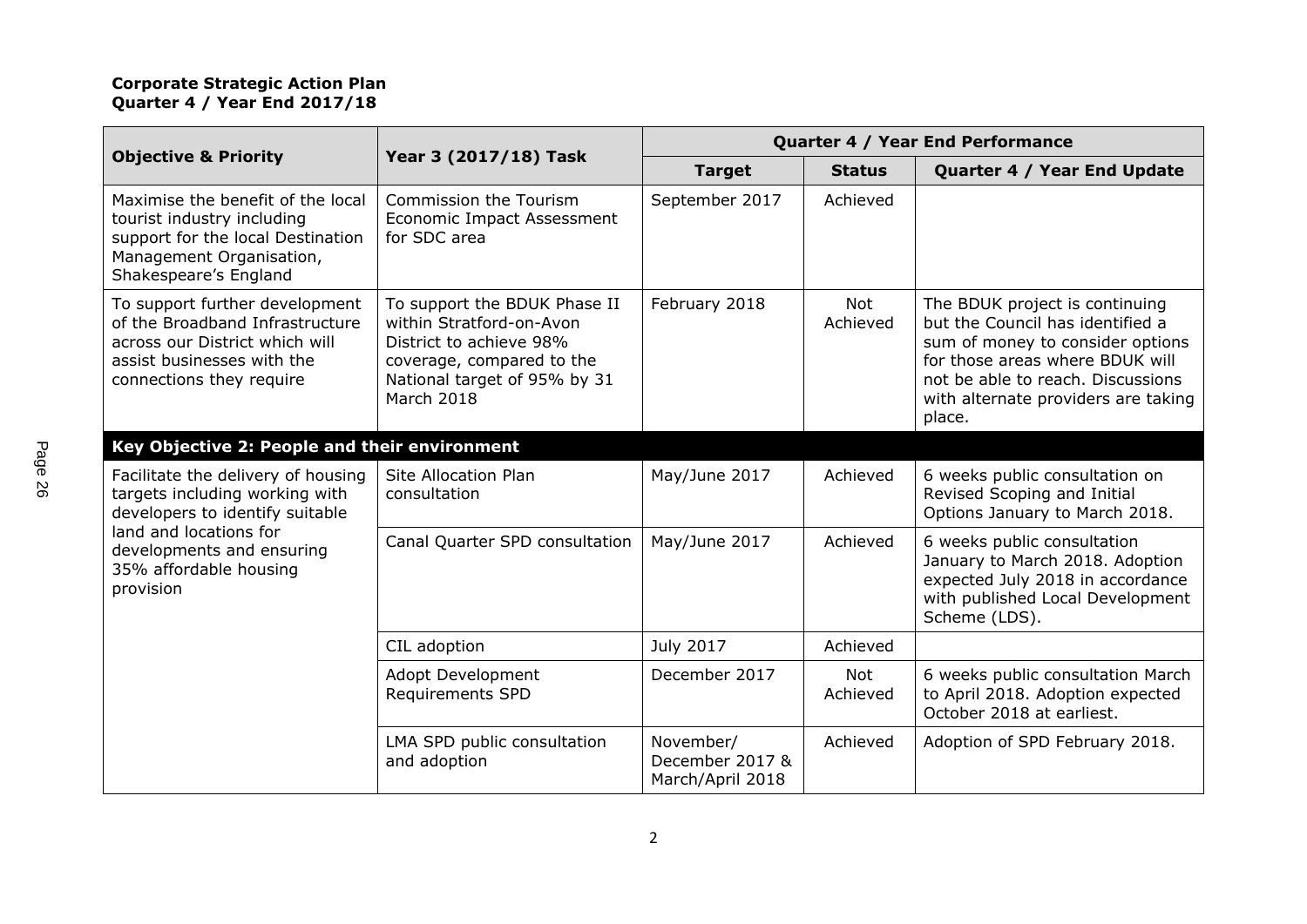| <b>Objective &amp; Priority</b>                                                                                          | Year 3 (2017/18) Task                                                                                                 | Quarter 4 / Year End Performance |                 |                                                                                                                                                                                                                                                                 |
|--------------------------------------------------------------------------------------------------------------------------|-----------------------------------------------------------------------------------------------------------------------|----------------------------------|-----------------|-----------------------------------------------------------------------------------------------------------------------------------------------------------------------------------------------------------------------------------------------------------------|
|                                                                                                                          |                                                                                                                       | <b>Target</b>                    | <b>Status</b>   | Quarter 4 / Year End Update                                                                                                                                                                                                                                     |
| Maintain quality leisure facilities<br>District wide, with particular<br>emphasis on enhancing facilities<br>in Alcester | Strategic review of leisure<br>provision across the District                                                          | June 2017                        | Not<br>Achieved | Work is in progress. To be<br>completed May 2018. A timeframe<br>for the procurement of a new<br>leisure management contract<br>(when the current contract<br>expires in 2021). A Built Leisure<br>Provision Strategic review is<br>currently being undertaken. |
|                                                                                                                          | To continue to examine options<br>for the future delivery of<br>leisure in Alcester                                   | Ongoing                          | On Target       | The Built Leisure Provision<br>Strategic review (as above)<br>includes the Greig Centre. A<br>report will be produced for<br>consideration by July 2018.                                                                                                        |
| Promote Health and Wellbeing<br>including playing an active role<br>in the Warwickshire Health and<br>Wellbeing Board    | To ensure that the action<br>agreed to support the County<br>wide Health and Wellbeing<br>Strategy are implemented    | November 2017                    | Achieved        | The Council is engaged with the<br>Health and Wellbeing Board,<br>Executive and South Warwickshire<br>Health and Wellbeing Partnership.<br>Any emerging Health and<br>Wellbeing Strategy will be<br>presented to The Cabinet in due<br>course for consultation. |
|                                                                                                                          | To work with Warwickshire<br>Health & Wellbeing Board on<br>helping to shape the new<br>Health and Wellbeing Strategy | March 2018                       | Not<br>Achieved | Whilst the Council is participating<br>in the review of the Strategy, the<br>County Council is now expecting<br>the Strategy to be developed later<br>this year.                                                                                                |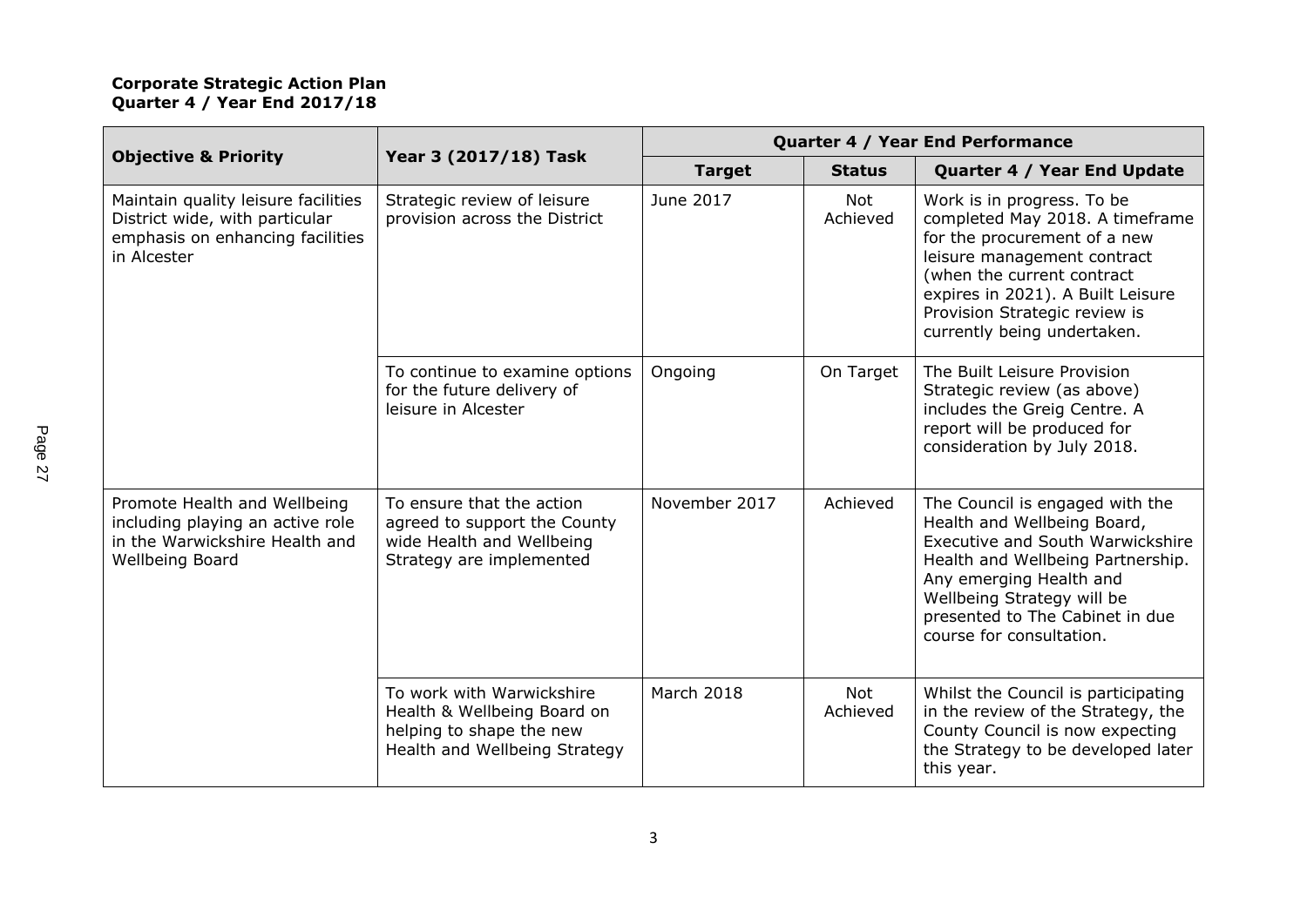|                                                                              |                                                                                                                                                                                       | Quarter 4 / Year End Performance |                             |                                                                                                                                                                                                                                                                                                                                                                                                  |
|------------------------------------------------------------------------------|---------------------------------------------------------------------------------------------------------------------------------------------------------------------------------------|----------------------------------|-----------------------------|--------------------------------------------------------------------------------------------------------------------------------------------------------------------------------------------------------------------------------------------------------------------------------------------------------------------------------------------------------------------------------------------------|
| <b>Objective &amp; Priority</b>                                              | Year 3 (2017/18) Task                                                                                                                                                                 | <b>Target</b>                    | <b>Status</b>               | Quarter 4 / Year End Update                                                                                                                                                                                                                                                                                                                                                                      |
|                                                                              | To ensure that the views of the<br>residents of the District are<br>reflected within the<br>development of the Coventry<br>and Warwickshire Sustainability<br>and Transformation Plan | December 2017                    | Achieved<br>and<br>on-going | The Council continues to present<br>the views of residents at the<br>meeting of the Place Forum, the<br>Portfolio Holder is fully engaged in<br>these discussions which have from<br>the Council's perspective<br>concentrated on the prevention<br>agenda.                                                                                                                                      |
| Ensure the Crime and Disorder<br>reduction strategy actions are<br>delivered | Implement the Action Plans for<br>Violence and Anti-Social<br>Behaviour                                                                                                               | March 2018                       | Achieved                    | The Action Plans for Violence and<br>Anti-Social Behaviour have been<br>delivered. In 2017/18 Violent<br>Crime increased by 8.4% from<br>1,994 to 2,107 crimes, this has<br>regularly been reported as due to<br>changes in Police recording<br>practice; similar increases have<br>been seen across Warwickshire.<br>Anti-Social Behaviour reduced by<br>1.6% from 2,641 incidents to<br>2,597. |
|                                                                              | Secure the funding for the<br>Rural Crime Coordinator posts<br>and Rural Crime Action Plan                                                                                            | April 2017                       | Achieved                    | Funding for the two part-time<br>Rural Crime Coordinators was<br>secured from the Warwickshire<br>Police & Crime Commissioner for<br>2017-18. By the end of 2017-18<br>they had received 79 victim<br>referrals, resulting in 144 of<br>victim visits. As a result of the<br>visits 54 items of equipment have<br>been loaned. There have been 22<br>vulnerability events with 365               |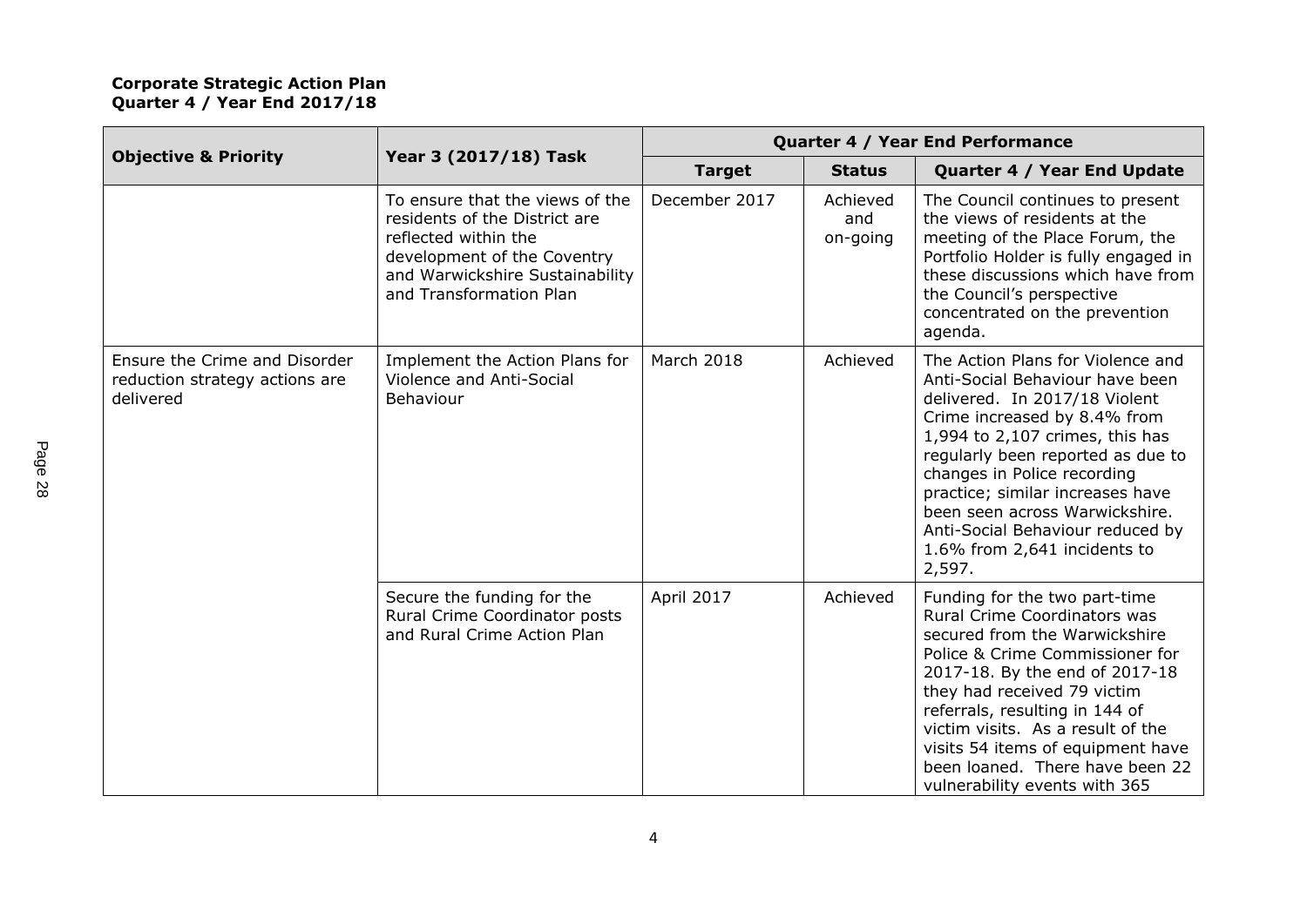| <b>Objective &amp; Priority</b> | Year 3 (2017/18) Task                                  | Quarter 4 / Year End Performance |               |                                                                                                                                                                                                                                                                                                                                                                                                                                                                                                                                                                                                                                                                                    |
|---------------------------------|--------------------------------------------------------|----------------------------------|---------------|------------------------------------------------------------------------------------------------------------------------------------------------------------------------------------------------------------------------------------------------------------------------------------------------------------------------------------------------------------------------------------------------------------------------------------------------------------------------------------------------------------------------------------------------------------------------------------------------------------------------------------------------------------------------------------|
|                                 |                                                        | <b>Target</b>                    | <b>Status</b> | Quarter 4 / Year End Update                                                                                                                                                                                                                                                                                                                                                                                                                                                                                                                                                                                                                                                        |
|                                 |                                                        |                                  |               | vulnerable individuals engaged<br>with. There have been 18 crime<br>prevention events, with 1,208<br>residents engaged with. There<br>have also been 3 Police training<br>events with 56 officers trained.<br>Four crime prevention articles<br>have been published with an<br>audience reach of 60,000. The<br>2017-18 Customer satisfaction<br>survey identifies: 100% rate the<br>service as 'good' or 'very good';<br>94% found the equipment loaned<br>'useful'; 40% are now 'more<br>likely' to report a crime; and 95%<br>have made changes since their<br>victim visit (installed security<br>equipment / joined<br>Neighbourhood Watch / signed up<br>for Police alerts). |
|                                 | Continue to identify funding<br>opportunities for CCTV | March 2018                       | Achieved      | The following funding has been<br>secured to prevent crime and<br>disorder through CCTV: -<br>contributions from the Town &<br>Parish Council's with CCTV, which<br>enables the service to operate<br>24/7; Bell Court cameras; and<br>Section 106 funding secured to<br>offset the crime and disorder<br>implications of new housing<br>developments at Long Marston,<br>Gaydon and Bishopton.                                                                                                                                                                                                                                                                                    |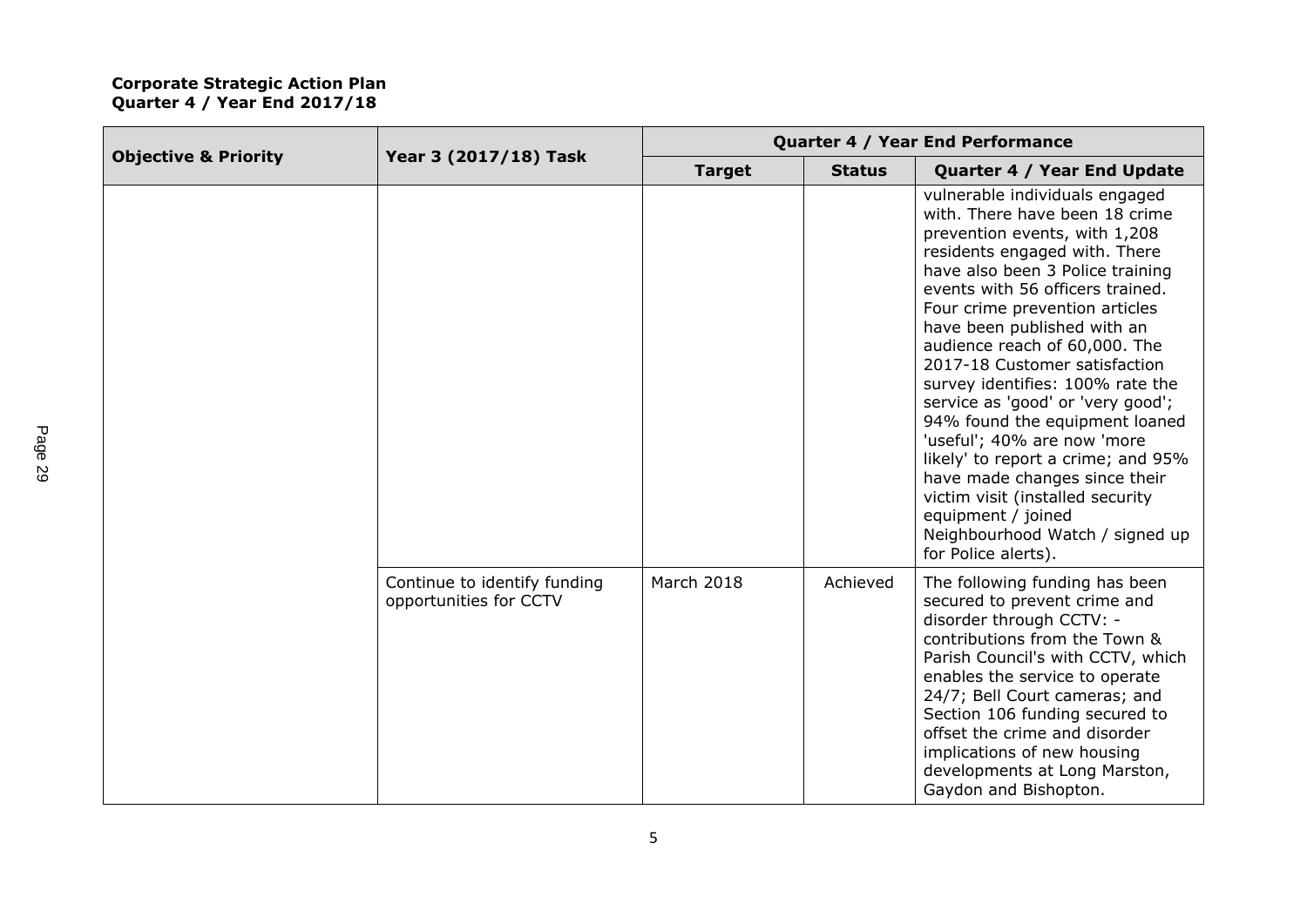| <b>Objective &amp; Priority</b>                                                                                                                              | Year 3 (2017/18) Task                                                                                                                            | Quarter 4 / Year End Performance |                        |                                                                                                                                                                                                                                                                                                                                                           |
|--------------------------------------------------------------------------------------------------------------------------------------------------------------|--------------------------------------------------------------------------------------------------------------------------------------------------|----------------------------------|------------------------|-----------------------------------------------------------------------------------------------------------------------------------------------------------------------------------------------------------------------------------------------------------------------------------------------------------------------------------------------------------|
|                                                                                                                                                              |                                                                                                                                                  | <b>Target</b>                    | <b>Status</b>          | Quarter 4 / Year End Update                                                                                                                                                                                                                                                                                                                               |
| Minimise the amount of waste<br>going to landfill                                                                                                            | To continue to work with<br>Warwickshire Waste<br>Partnership to identify options<br>for reduction in landfill                                   | Ongoing                          | Ongoing &<br>On Target | We are currently working with the<br>Warwickshire Waste Partnership<br>trialling different initiatives to<br>move food waste from landfill to<br>composting. The results of this<br>trial will form future policy at the<br>Waste Partnership.                                                                                                            |
| Identify long term solutions to<br>particular sites throughout the<br>District which are detrimental to<br>the local community                               | To continue to work with the<br>developer to progress the<br>Gateway Project for Stratford-<br>upon-Avon                                         | March 2018                       | Achieved               | Meetings with Gateway One Ltd<br>have continued and potential<br>designs for the site are being<br>considered.                                                                                                                                                                                                                                            |
|                                                                                                                                                              | Continue to work with the Co-<br>Op bringing forward the<br>Studley site                                                                         | Ongoing                          | Ongoing &<br>On Target | The Studley Co-op site is referred<br>to in the Site Allocations Plan<br>consultation to establish principle<br>of redevelopment and assist<br>further with its delivery. There are<br>now a number of live bids on this<br>site Co-op are due to finalise their<br>ongoing requirements by the end<br>of July so that the best bid can be<br>identified. |
| Key Objective 3: Responsible community leadership                                                                                                            |                                                                                                                                                  |                                  |                        |                                                                                                                                                                                                                                                                                                                                                           |
| Seek opportunities to work with<br>our partners to achieve benefits<br>for our residents. Expand our<br>programme of sharing services<br>with other Councils | Following the review of the<br>Council's Sourcing Strategy to<br>identify all potential options for<br>extending Shared Service<br>opportunities | Ongoing                          | Ongoing &<br>On Target | During the current year<br>discussions have taken place with<br>a number of Council's including<br>Wychavon, South Staffordshire,<br>Warwickshire and Warwick. The<br>Council has new shared<br>arrangements in place for<br>Information Governance with                                                                                                  |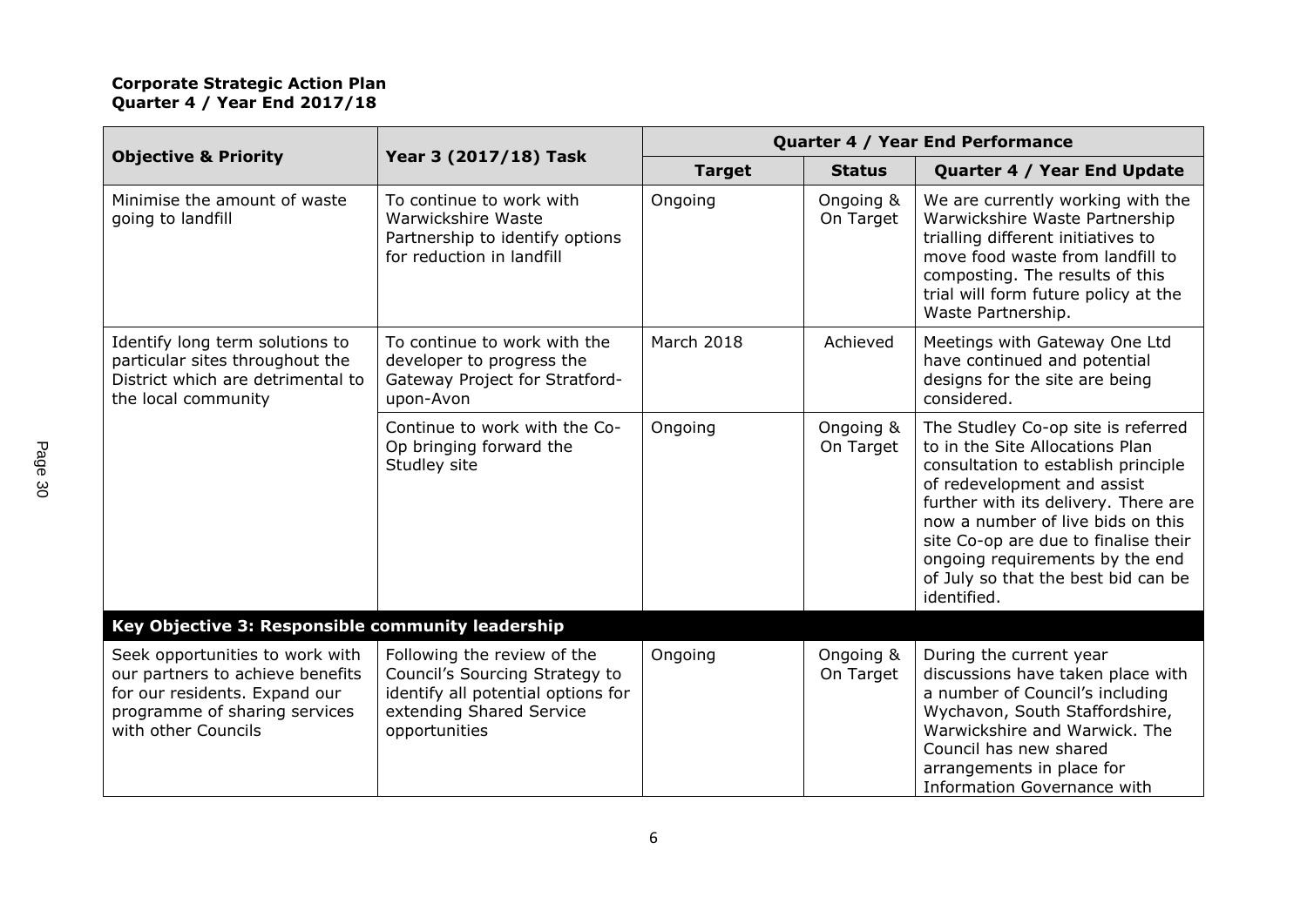| <b>Objective &amp; Priority</b>                                                                                                                                 | Year 3 (2017/18) Task                                                                                                                                                                          | Quarter 4 / Year End Performance |               |                                                                                                                                                                                                                                                                       |
|-----------------------------------------------------------------------------------------------------------------------------------------------------------------|------------------------------------------------------------------------------------------------------------------------------------------------------------------------------------------------|----------------------------------|---------------|-----------------------------------------------------------------------------------------------------------------------------------------------------------------------------------------------------------------------------------------------------------------------|
|                                                                                                                                                                 |                                                                                                                                                                                                | <b>Target</b>                    | <b>Status</b> | Quarter 4 / Year End Update                                                                                                                                                                                                                                           |
|                                                                                                                                                                 |                                                                                                                                                                                                |                                  |               | Warwick DC, and has renewed the<br>arrangements for HR & Payroll<br>with Warwickshire County Council.                                                                                                                                                                 |
| Ensuring that we manage our<br>assets to meet the needs of our<br>communities and services and<br>where appropriate delivering<br>commercial returns            | Undertake a strategic review of<br>budgets                                                                                                                                                     | October 2017                     | Achieved      |                                                                                                                                                                                                                                                                       |
| Supporting vulnerable people<br>especially those becoming<br>homeless, those adjusting to<br>benefit changes and those<br>needing supported<br>accommodation    | To ensure that the Council<br>manages the implementation<br>of the Council Tax Reduction<br>Scheme and utilises where<br>appropriate the Council's<br>hardship fund                            | March 2018                       | Achieved      | Year one of the scheme is now<br>complete and there was no<br>reduction in collection rates. There<br>have been no significant issues in<br>delivery of the scheme and access<br>to the hardship fund.<br>There are no changes planned to<br>the scheme for year two. |
|                                                                                                                                                                 | Consider the options that exist<br>in respect of the purchase and<br>development of supported<br>temporary accommodation to<br>better accommodate<br>households becoming homeless              | March 2018                       | Achieved      | Project outline approved by MT<br>and Cabinet and evaluation<br>underway by Policy and<br>Developments.                                                                                                                                                               |
| Work with our partners to<br>improve the District's<br>infrastructure including<br>broadband, transportation,<br>education, utilities and<br>emergency services | To ensure that a methodology<br>and process is agreed for the<br>allocation of resources arising<br>from CIL to deliver<br>improvements to the<br>infrastructure within the<br><b>District</b> | September 2017                   | Achieved      | Three stage approach agreed to<br>be undertaken at least once a<br>year: (1) revise IDP, (2) invite<br>funding bids, (3) allocate funding.                                                                                                                            |